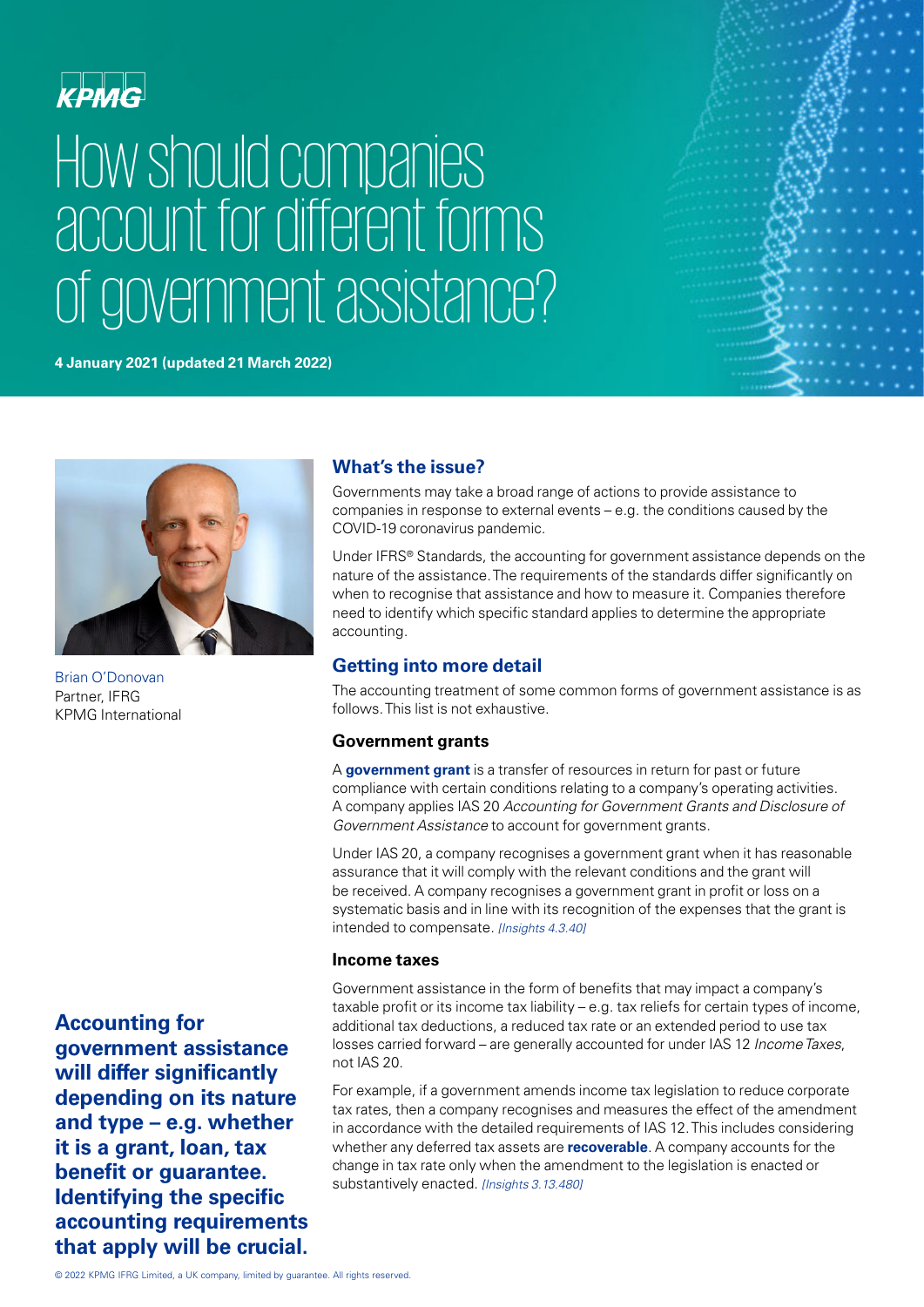#### **Government ownership interests**

Government participation in the ownership of a company is not itself in the scope of IAS 20. For example, if a government acquires an ownership interest in a subsidiary, then the parent company applies IFRS 10 *Consolidated Financial Statements* to assess whether it should continue to consolidate the subsidiary or, if appropriate, to account for a disposal or partial disposal.

If a government provides support to a company and is also a shareholder in that company, then the company needs to assess whether the government is acting in its capacity as shareholder or as government. This will determine how the company accounts for the government support. *[Insights 4.3.10]*

#### **Supplies of goods and services**

Transactions with governments that cannot be distinguished from the normal trading activities of a company are not government grants.

For example, if a company supplies goods or services to a government that are an output of its ordinary activities, then it will generally apply IFRS 15 *Revenue from Contracts to Customers*. This will include accounting for revenue only when the **[contract existence](https://home.kpmg/xx/en/home/insights/2020/03/covid-19-revenue-cycle-07b.html)** criteria in IFRS 15 are met.

#### **Government loans and guarantees**

A company generally treats the benefit of a government loan at a below-market interest rate as a government grant under IAS 20. It accounts for the loan in accordance with IFRS 9 *Financial Instruments*. The benefit that is the government grant is measured as the difference between the initial carrying value of the loan under IFRS 9 and the proceeds received.

To account for government assistance in the form of a guarantee from the government for loans from financial institutions, in our view an entity should choose an accounting policy, to be applied consistently, based on the gross or the net approach. If an entity applies the gross approach to government assistance, then the guarantee is accounted for as a separate government grant under IAS 20. If an entity applies the net approach to government assistance, then it is considered part of the unit of account in determining the fair value of the loan.

#### **Disclosure**

Companies apply the disclosure requirements in the applicable standards. For example, if a company receives a government loan at a below-market interest rate, then it provides the disclosures required by IAS 20 and those required by IFRS 7 *Financial Instruments: Disclosures*. If a government is also a shareholder, then additional related party disclosures may be required under IAS 24 *Related Party Disclosures*.

Additional disclosures explaining the company's use of government assistance may also be needed under IAS 1 *Presentation of Financial Statements*.

#### **Actions for management**

- Prepare an inventory of each form of government assistance that the company receives or hopes to receive.
- Determine which standard will apply to each form of government assistance, noting that more than one standard may apply to some transactions.
- Develop relevant accounting policies, focusing on when the government assistance is recognised and how it is measured, noting that the recognition date may be different for different forms of government assistance.
- Prepare draft disclosures as required by each relevant standard.

Find out more in our **[podcast](https://home.kpmg/xx/en/home/insights/2020/06/ifrstoday-podcast-covid-19-government-assistance.html)** about when and how to account for government assistance using IAS 20.

References to 'Insights' mean our publication **[Insights into IFRS](https://home.kpmg/xx/en/home/services/audit/international-financial-reporting-standards/ifrs-toolkit/ifrs-insights-practical-application-guide.html)**®